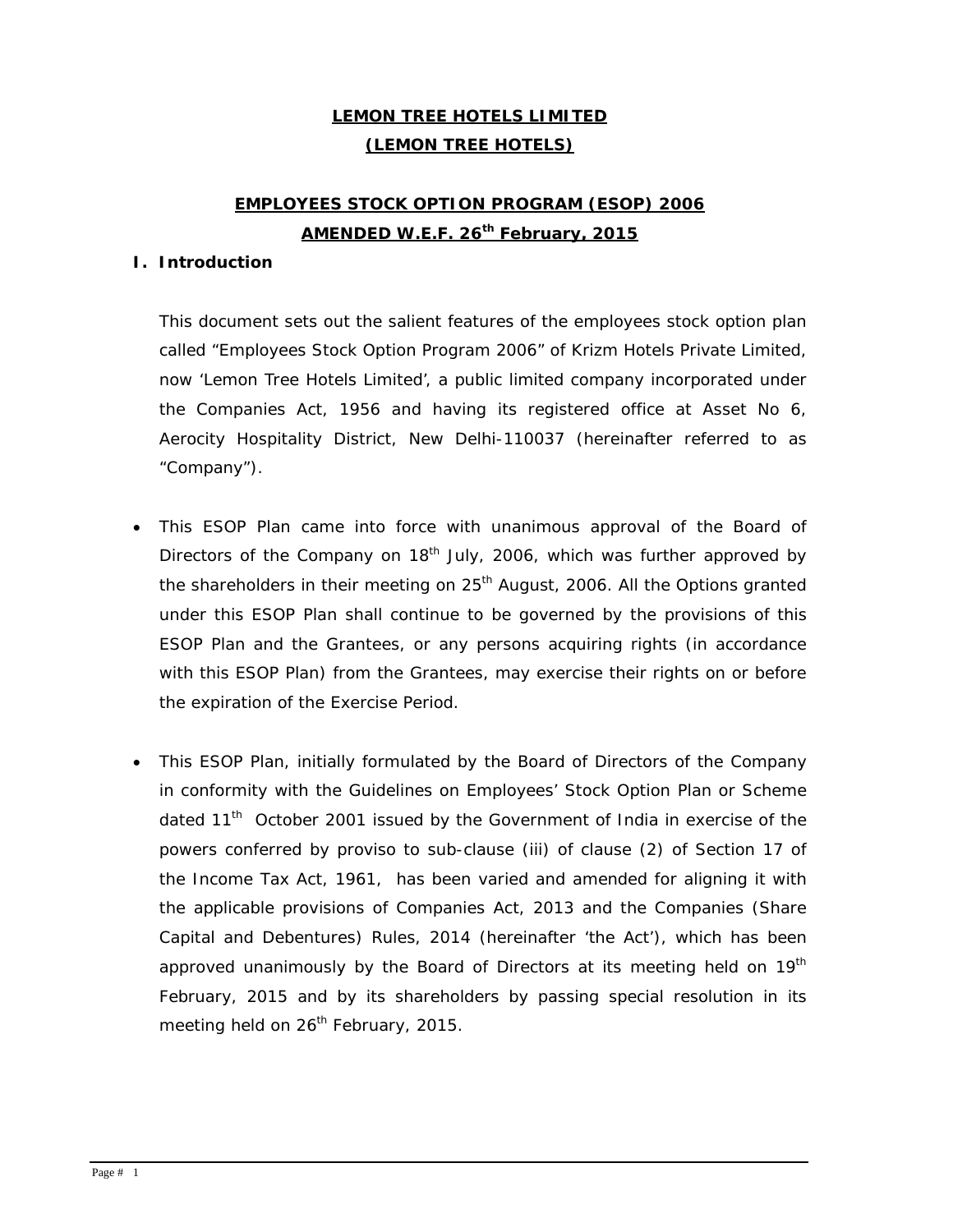#### **II. Intent**

- 2.1 The objectives of this ESOP Plan are to promote the long-term financial interest of the Company and to offer to eligible Employees of the Company an opportunity to participate in the share capital of the Company. The objects of the Employee Stock Option Program are:
- i) To provide means to enable the Company to attract and retain high quality human talent in the employment of the Company;
- ii) To motivate the Employees of the Company with incentives and reward opportunities.
- iii) To achieve sustained growth of the company and creation of shareholder value by aligning the interests of the Employees with the long term interests of the Company; and
- iv) To create a sense of ownership and provide the Employees, with wealth creation opportunities, while in employment of the Company.
- 2.2 The Company desires that Options for equity shares of the Company should be granted to certain Employees, Officers, Directors and Consultants of the Company pursuant to a structure where under:
- i) The Trust (as defined below) is settled by the Company;
- ii) The Company grants loans to the Trust from time to time within the prescribed limits in terms of applicable provisions of the Act and subject to the approval of the shareholders for the purpose of subscribing to the Shares not more than 7.5% of the issued share capital of the Company;
- iii) The Trust shall use the funds received by it pursuant to the loans received from the Company to purchase the Shares;
- iv) In accordance with this ESOP Plan, Options shall be granted to certain Employees, Officers and Directors of the Company eligible under this ESOP Plan to purchase the Shares from the Trust at a specified price. It is clarified that (i) an employee of the Company who is a promoter or belongs to the promoter group; and (ii) an employee who is a director and who has a beneficial holding of more than 10% of the issued, subscribed and paid up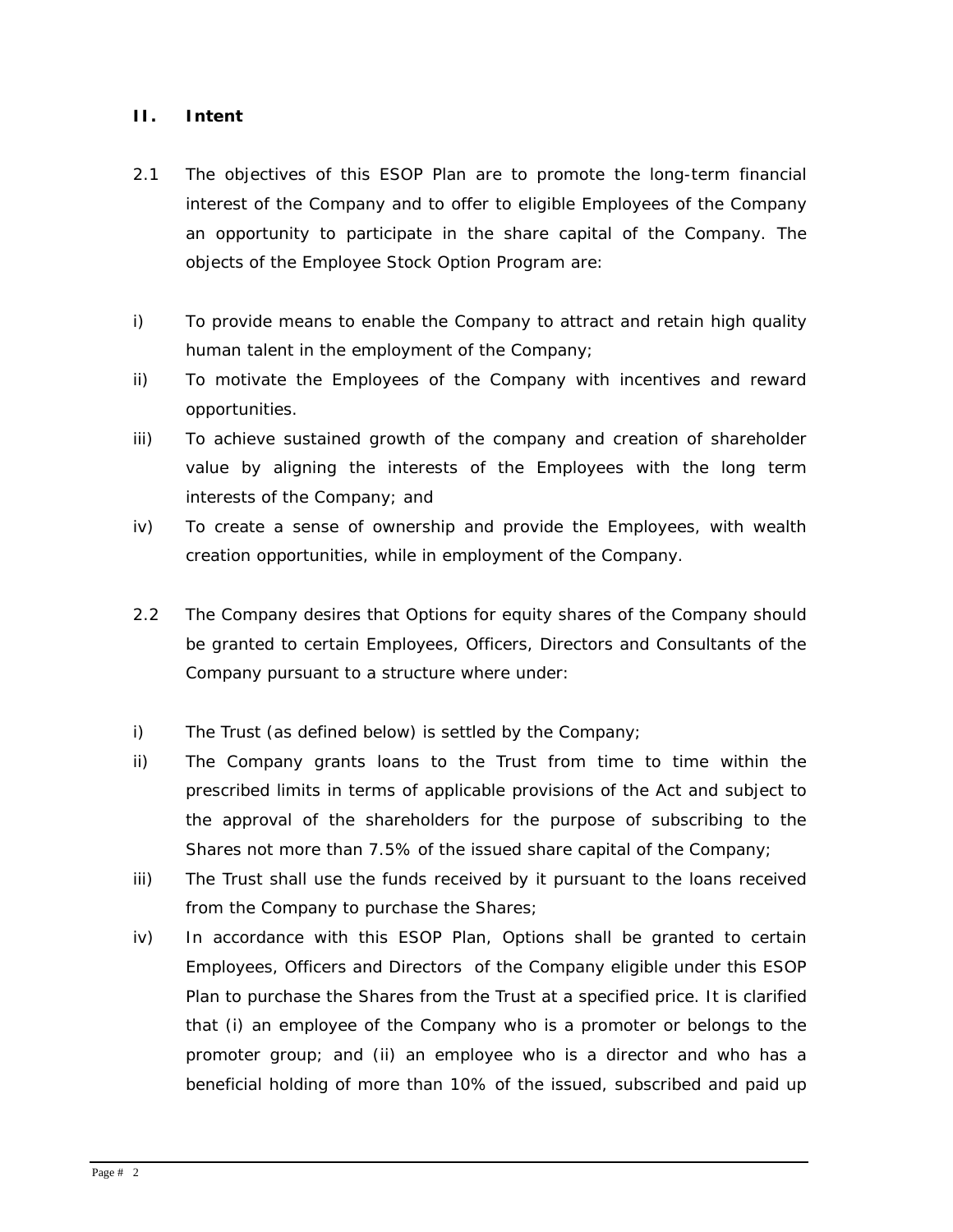equity share capital of the Company will not be granted Options under the ESOP Plan.

## **III. Definitions and Interpretation**

- 3.1 In this document, the following expressions including their grammatical variations or cognate expressions shall, where the context so admits, have the following meaning:
- i) '**Board / Board of Directors**' means the Board of Directors of the Company from time to time and where the context so requires includes the Board of Directors of the Holding Company and/or its Subsidiaries.
- ii) '**Common Stock**' means the equity shares of the Company and includes any securities convertible into equity shares.
- iii) **'The Act**' means the Companies Act, 1956 for the time being in force and as amended from time to time.
- iv) '**Company**' means Lemon Tree Hotels Limited (Formerly Krizm Hotels Private Limited), having its registered office at Asset No. 6, Aerocity Hospitality District, New Delhi-110037, its successors and assigns and where the context so requires includes its Holding Company and/or its Subsidiary.
- v) '**Disability**' shall mean "Disability" as defined in any applicable agreement between the Grantee and the Company or if there is no such agreement or Disability is not defined therein, then a grantee's becoming physically or mentally incapacitated, as confirmed by the medical doctor of the Company, so that he is therefore reasonably expected to be unable to perform his duties to the Company.
- vi) '**Employee**' means:
	- (a) a permanent employee of the company who has been working in India or outside India; or
	- (b) a director of the company, whether a whole time director or not but excluding an independent director; or
	- (c) an employee as defined in clauses (a) or (b) of a subsidiary, in India or outside India, or of a holding company of the company or of an associate company but does not include-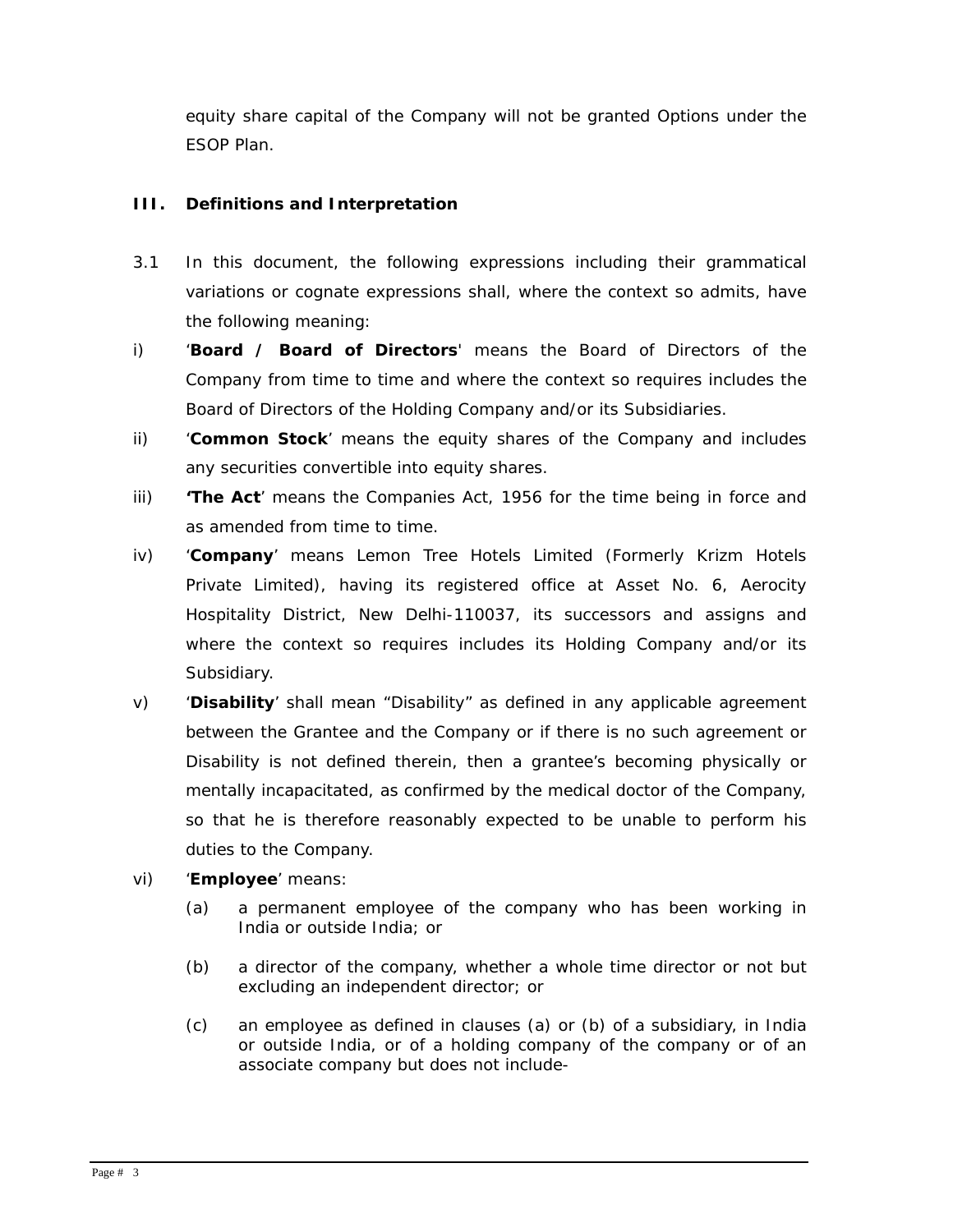- (i) an employee who is a promoter or a person belonging to the promoter group; or
- (ii) a director who either himself or through his relative or through any body corporate, directly or indirectly, holds more than ten percent of the outstanding equity shares of the company.
- vii) '**Exercise**' in relations to Options means, the tendering by an employee, of a written application for the issue of shares, pursuant to the Options vested in him under the Grant and this ESOP Plan, accompanied by the Exercise Price payable for the Shares.
- viii) '**Exercise Date**' means the date on which an Employee of the Company elects to Exercise the Options.
- ix) '**Exercise Period**' in relations to the Options means the period commencing from the date of Vesting of Options and ending on the date after which Options cannot be Exercised.
- x) '**Exercise Price**' means the price payable by the eligible Employee for exercising the Option granted to him in pursuance of this ESOP Plan.
- xi) '**Grant**' means, individually or collectively, issue of Options to eligible Employees under this ESOP Plan
- xii) '**Grantee**' means an eligible Employee who has been granted Stock Options pursuant to this ESOP Plan where the context so requires includes his legal heirs and/or designated nominee/beneficiary.
- xiii) '**Grant Date**' means the date on which Stock Options are granted to an eligible Employee pursuant to this ESOP Plan.
- xiv) '**Holding Company**' means a Holding company as defined under the Act and as altered from time to time.
- xv) '**IPO**' means Initial Public Offer of the Company's shares resulting in listing of the shares on any Recognized Stock Exchange.
- xvi) '**Option**' or '**Stock Option**' means a right but not an obligation granted to an eligible Employee to subscribe for Shares or any Resultant Shares in pursuance of this ESOP Plan to apply for Shares of the Company at a predetermined price and upon such terms and conditions as may be specified.
- xvii) 'Recognized Stock Exchange' means stock exchange in India recognized by Securities Board and Exchange Board of India or stock exchange outside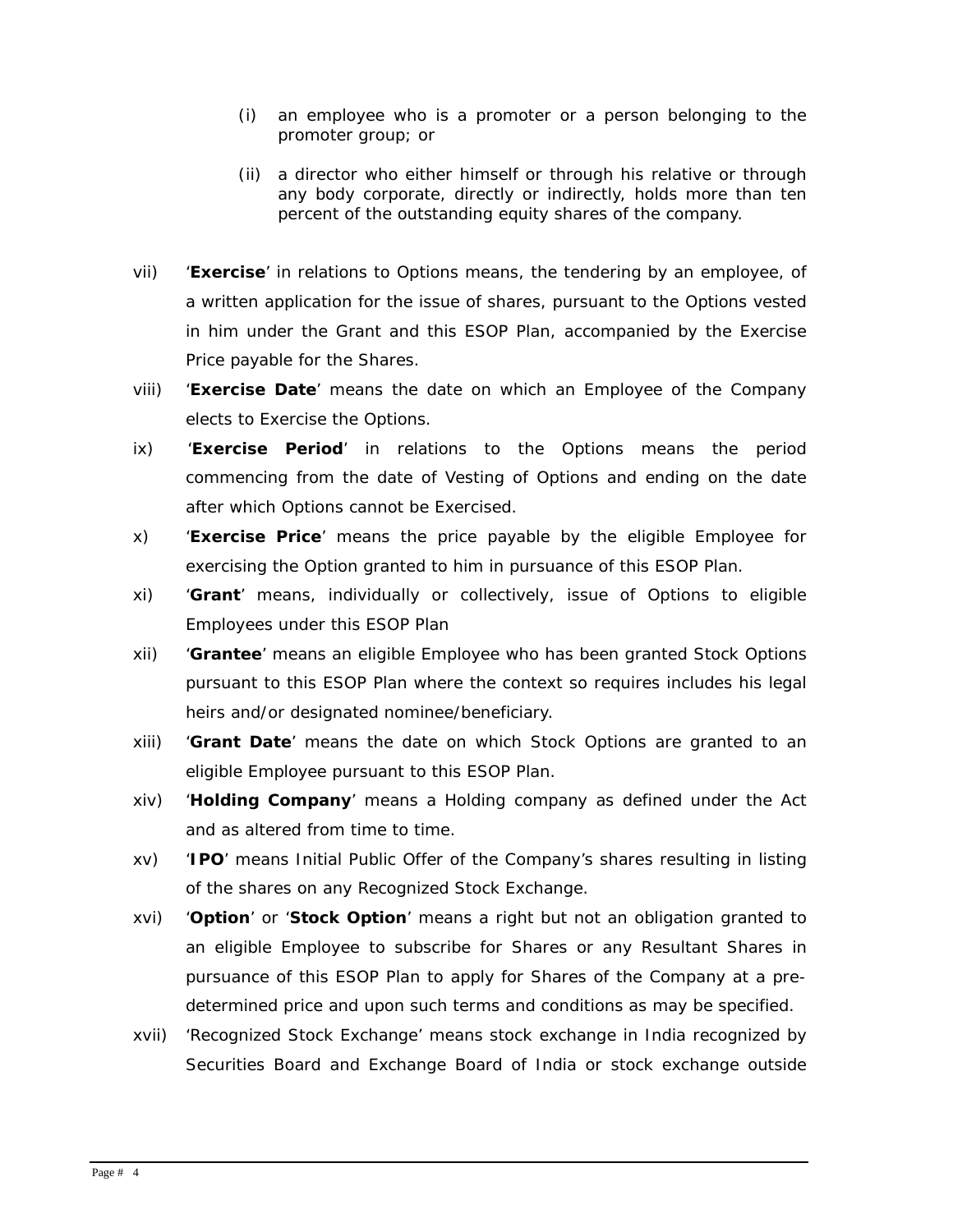India recognized by similar regulatory authorities of the countries outside India.

- xviii) '**Resultant Shares**' means the equity shares issued in lieu of Shares of the Company on any Change in Capital Structure or on any Corporate Action as mentioned in this ESOP Plan.
- xix) '**Share**' means equity shares of the Company and the securities convertible into equity shares.
- xx) '**Strategic Sale**' refers to the sale of entire issued, subscribed and paid up equity share capital of the Company and/or any event resulting from Corporate Action undertaken by the Company.
- xxi) '**Subsidiary**' means a subsidiary company as defined under the Act and as altered from time to time.
- xxii) '**Tenure**' or '**Plan Tenure**' means the period from approval of this ESOP Plan till the end of vesting period of options granted before the Date of IPO during which the ESOP Plan is effective.
- xxiii) '**Trust**' means KRIZM HOTELS PVT. LTD. EMPLOYEES WELFARE TRUST created and established by the Board of Directors of the Company for holding the Shares for the benefit of the eligible Employees in accordance with the terms and conditions of this ESOP Plan.
- xxiv) '**Trustees**' means the trustees of the Trust for the time being and persons nominated/appointed as such from time to time by the Board of Directors of the Company and to perform such actions and deeds as stipulated in the Trust Deed.
- xxv) '**Vesting**' means the process by which the eligible Employee is given the right to apply for Shares of the Company against the Option granted to him in pursuance of this ESOP Plan.
- xxvi) '**Vesting period**' means the period during which the Vesting of the Option granted to the eligible Employee, in pursuance of this ESOP Plan, takes place.
- 3.2 Except where the context requires otherwise, this ESOP Plan will be interpreted as follows:
	- i) in this ESOP Plan headings are for convenience only and shall not affect the interpretation hereof.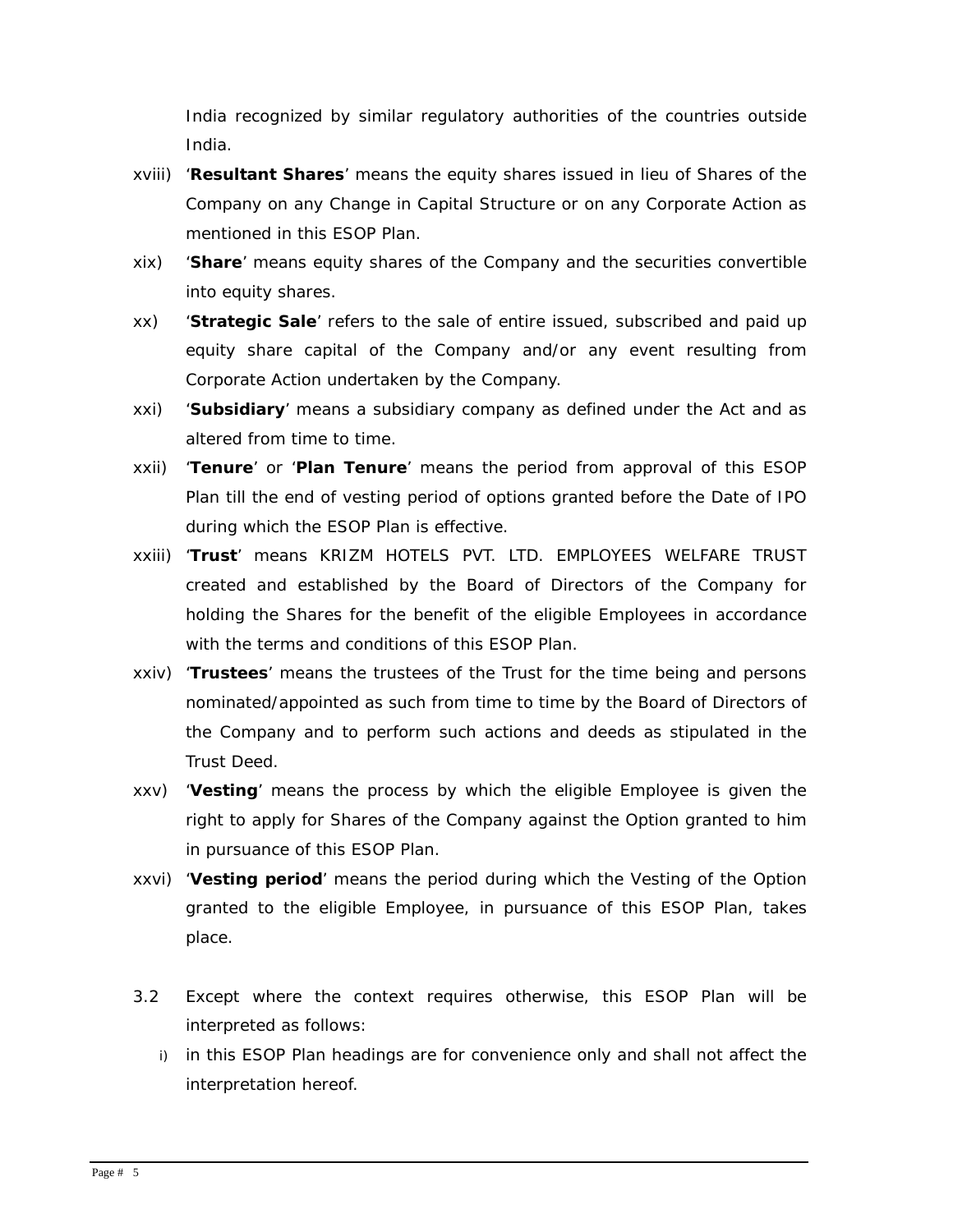- ii) where a word or phrase is defined, other parts of speech and grammatical forms and the cognate variations of that word or phrase shall have corresponding meanings.
- iii) words importing the singular shall include plural and vice versa.
- iv) reference to Clauses, Articles, Annexures are to clauses, articles, annexures of this ESOP Plan.
- v) words denoting one gender include the other gender.
- vi) any reference in this ESOP Plan to a statutory provision includes that provision and any regulation made in pursuance thereof, as from time to time modified or re-enacted, whether before or after the date of this ESOP Plan.

#### **IV. Creation and Funding of the Trust**

- 4.1 The Trust shall hold the Shares, for and on behalf of the eligible Employees, in accordance with the terms and conditions of this ESOP Plan. The Trust has been settled by the Company with a nominal amount of Rs. 10,000/-. The first trustees were Mr. J.K. Chawla, Mr. Rahul Pandit and Mr. Kapil Sharma. Henceforth, Mr. Mahesh S Aiyar (who presently is the Chief Operating Officer-Lemon Tree Premier), Mr. Cyrus Madan (who presently is the Vice President-Business Development) and Mr. Nikhil Sharma (who presently is the Chief Operating Officer-Red Fox Hotels) shall act as the Trustees for this amended ESOP Plan. The Trust Deed will provide, inter alia, that the Trust would hold the funds and other assets of the Trust for the benefit of the eligible Employees in accordance with this ESOP Plan from time to time, as may be approved by the Board of Directors and the shareholders of the Company.
- 4.2 The Trust Deed will authorize the trustees to borrow funds from the Company for the purpose of subscribing to the Shares for the eligible Employees in accordance with applicable provisions of the Act.
- 4.3 All transactions done by the Trust will be at arms length and with uniform application to all groups of shareholders and no preferential treatment to a particular individual or group of shareholders shall be given, except in those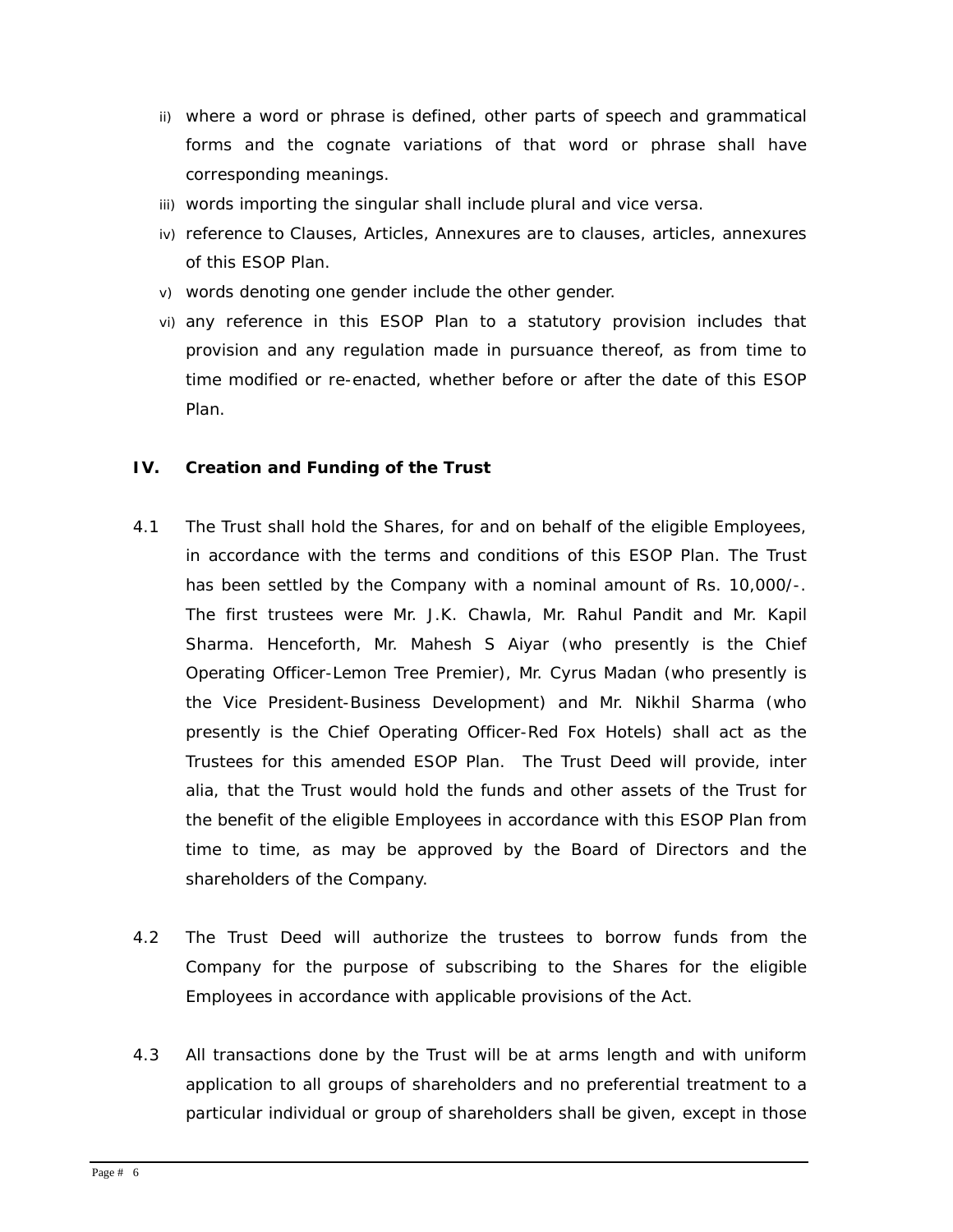cases as may be specifically approved by the Chairman & Managing **Director** 

4.4 The Trust shall maintain accounts and shall appoint a Chartered Accountant to conduct an audit and provide a report on the accounts of the Trust on a yearly basis.

## **V. Implementation**

5.1 This ESOP Plan shall be implemented by the Chairman & Managing Director of the Company under the supervision and guidance of the Board of Directors and in accordance with the provisions of the Act. The issuance of Shares from the Trust by the Trustees will be under the guidance, advice and direction of the Board of Directors and the Chairman & Managing Director. The re-purchase of any Shares, whether from eligible Employees, ex employees, or any other personnel whom the Grant was offered shall be based on the recommendations and suggestions of the Trustees, who will seek the requisite approval from the Chairman & Managing Director for all such transactions and keep the Chairman & Managing Director informed of such actions. The Trustees will act as custodians of the matters and issues relating to and arising out of finances and Shares available with the Trust. The Trust shall retain the physical custody of Shares certificates issued after the Grants are Exercised by eligible Employees under this ESOP Plan.

## **VI. Effective Date**

6.1 As per the resolution unanimously passed by the Board of Directors at its meeting held on  $18<sup>th</sup>$  July 2006, this ESOP Plan shall be deemed to have come into force on and from the date of approval of shareholders in their meeting and the amended ESOP Plan shall have come into force on  $26<sup>th</sup>$ February, 2015 on approval of shareholders of the Company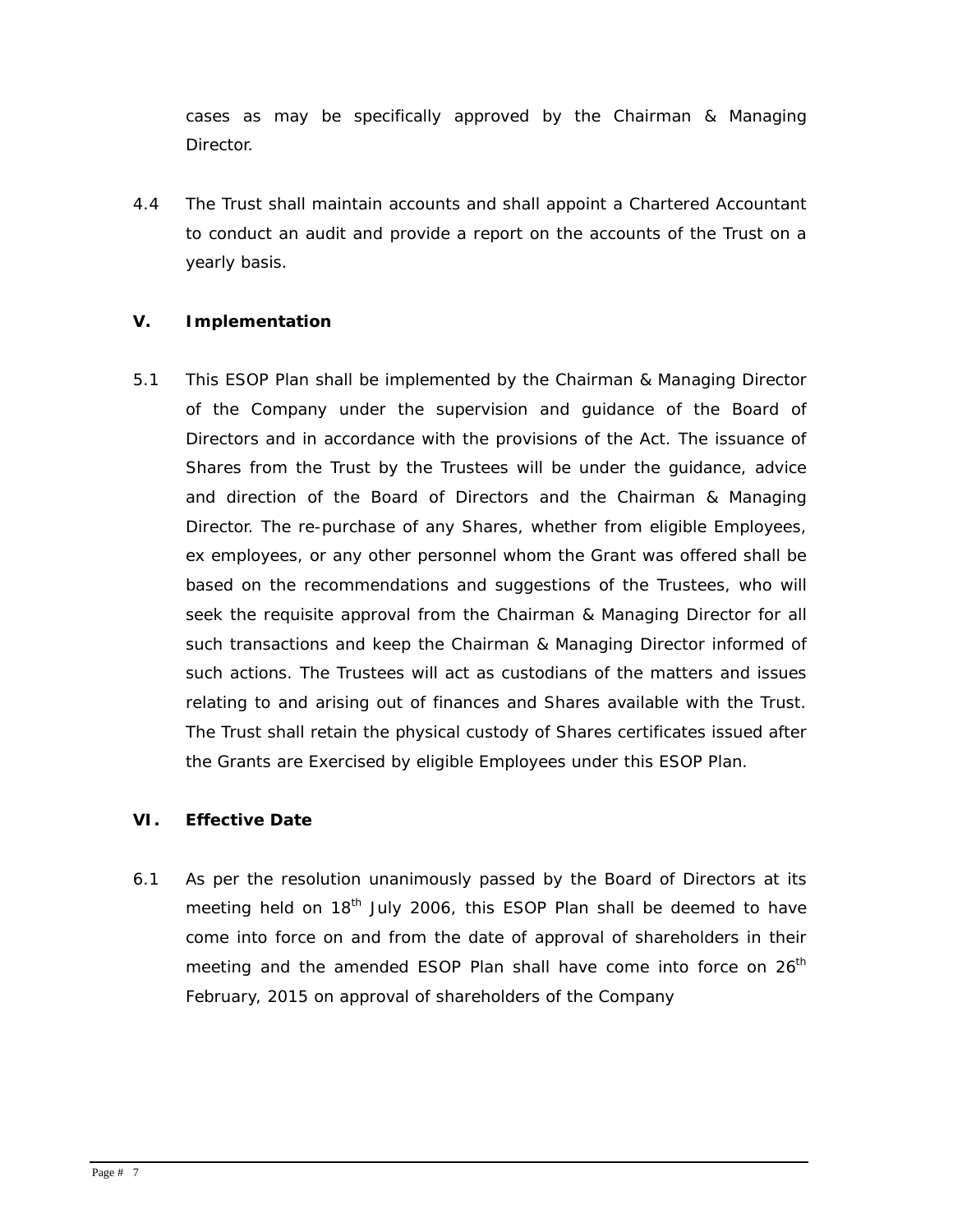#### **VII. Grant of Options**

- 7.1 The Grant of Options shall be offered and made in accordance with the following:
	- ¾ *The Grant and Price* 
		- i) The Chairman & Managing Director shall recognize special category of eligible Employees, based on specific criteria viz. seniority level in the Company, key resource, long-term association with the Company, etc.
		- ii) The Grant, under this ESOP Plan shall be made at the discounted price, to such eligible Employees as may be determined by the Chairman & Managing Director as the case may be in accordance with the applicable provisions of the Act and shall also be specified in the Grant.
		- iii) The maximum number of Shares to be granted to eligible Employees falling under this ESOP Plan shall be 7.5% of the issued share capital of the Company.
		- iv) The Grant shall be in writing and shall specify the number of Options granted, the price payable for exercising the Options, the earlier date on which some or all of the Options and the Shares acquired under the Grant shall be eligible for Vesting, fulfillment of the performance and other conditions, etc, if any, subject to which Vesting shall take place and other terms and conditions thereto.
		- v) The Shares to be offered pursuant to a Grant under this ESOP Plan shall be from the paid up share capital of the Company or Common Stock previously issued and outstanding and reacquired by the Company. Shares subsequently purchased by the Company/ Trust from Grantees would be available for Grant of further Stock Options within this ESOP Plan's tenure.
		- vi) Options granted to an eligible Employee are not transferable to any other person.
		- vii) No person, other than the eligible Employee to whom the Option is Granted, shall be entitled to exercise the Option.
		- viii) If a Grantee dies or becomes totally and permanently disabled while in employment of the Company; the Granted Stock Options (vested or unvested) shall vest with the legal heirs or nominees of deceased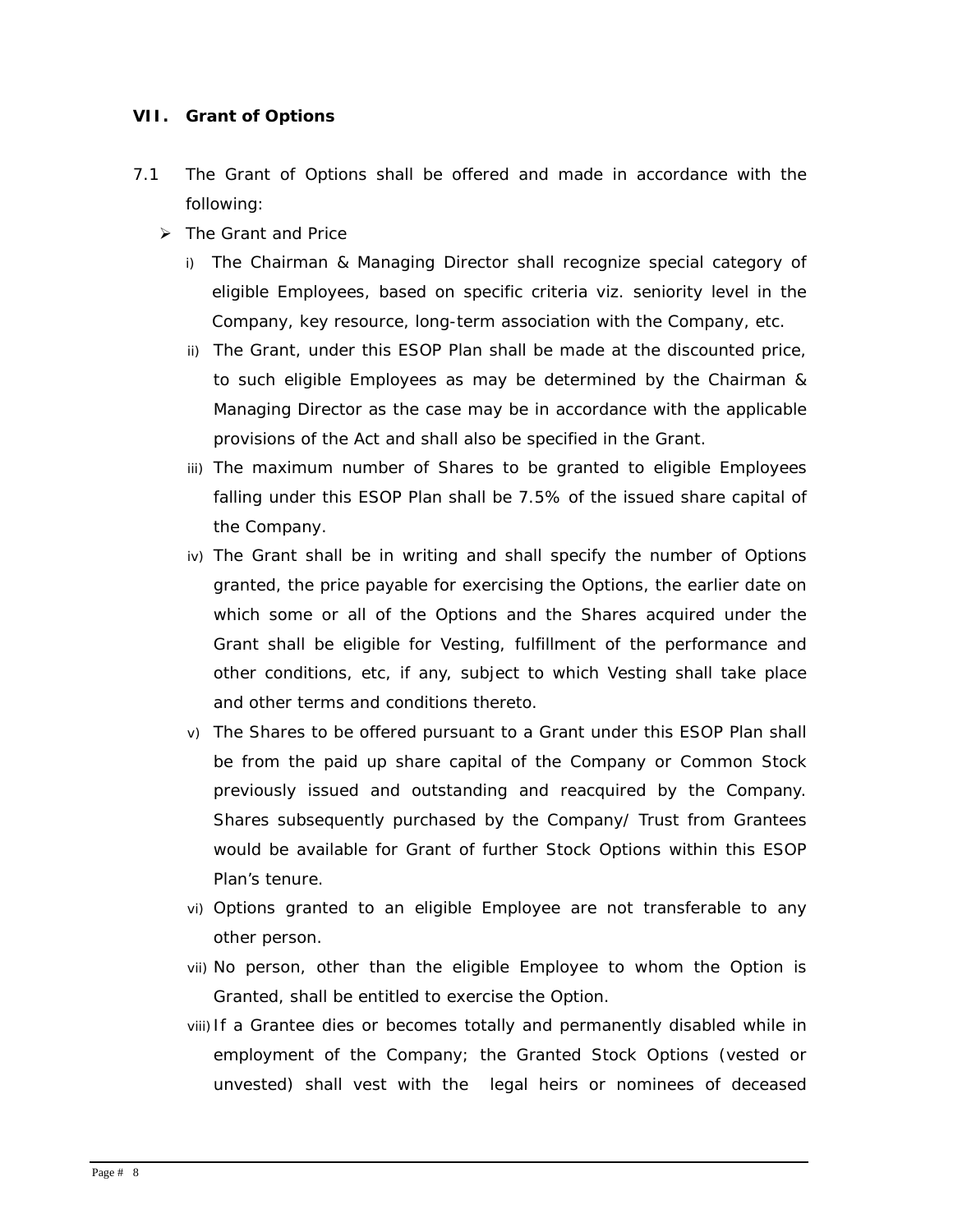employee or with the eligible Employee, as the case may be, and the Options must be Exercised as below: -

- a. In case of death,all the Granted Stock Options till the date of death shall vest in the legal heirs or nominees of the deceased employee on that date.
- b. In case of total and permanent disability, all the Granted Stock Options uptothe date of total and permanent disability shall vest in him on that day.
- ix) In the event of resignation or termination of the eligible Employee, all Options not Vested as on that day shall expire. However, the employee can exercise the options granted to him which are vested within the period of maximum 90 days from the last working day.
- x) All Shares acquired under this ESOP Plan will rank pari passu with all other Shares of the Company for the time being in issue, save as regards any right attached to any such Shares by reference to a record date prior to the date of allotment. In case of issue of Bonus Shares by the company, such options granted to the employees which have not been exercised till the date of Bonus issue, shall be increased in the proportion of Bonus issue. Further, the exercised price shall get reduced in the proportion of increase in share capital of the company due to Bonus Shares. Dividend in respect of Shares allotted on Exercise of the Options shall be payable pro-rata from the date of allotment.

## **VIII. Vesting of Options**

#### 8.1 *Vesting Plan*

The Vesting period will be decided by the Chairman & Managing Director as and when any Grant takes place. However there shall be a minimum period of one year between Grant and first Vesting and a maximum vesting period of 5 years before the Options can be exercised.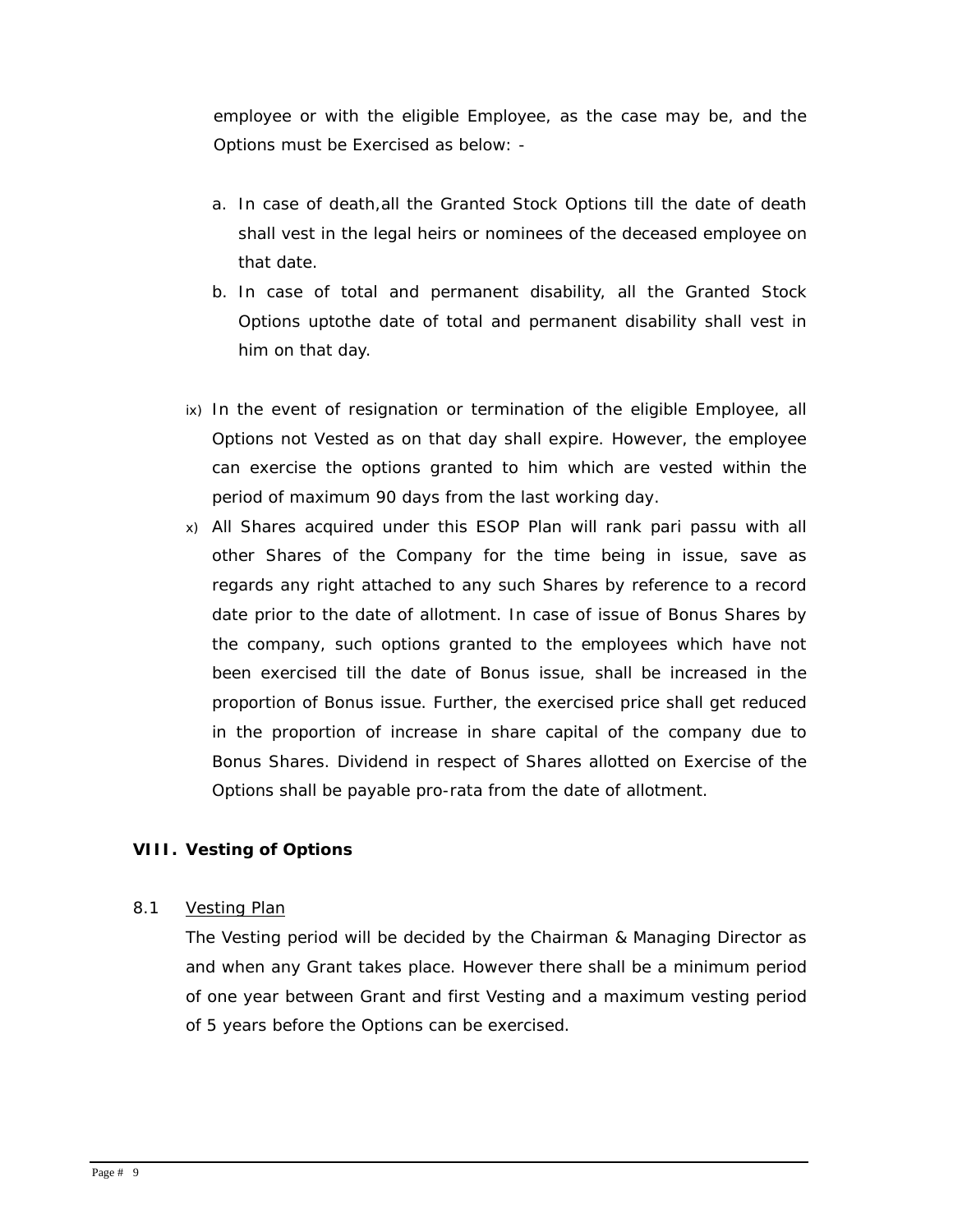#### 8.2 *Vesting Period*

The Vesting period for the Grant shall in general, unless specifically approved by the Chairman & Managing Director, be as follows:

| Period of service from the date of | Percentage      | οf  | <b>Stock</b> |
|------------------------------------|-----------------|-----|--------------|
| <b>Options</b>                     |                 |     |              |
| <b>Grant of Stock Options</b>      | that shall vest |     |              |
|                                    |                 |     |              |
| Fnd of 12 months                   | 10%             |     |              |
| End of 24 months                   |                 | 20% |              |
| End of 36 months                   |                 | 30% |              |
| End of 48 months                   |                 | 40% |              |

Notwithstanding anything to the contrary in this ESOP Plan, the Chairman & Managing Director shall be entitled in his absolute discretion, to vary or alter the Vesting Date from Employee to Employee or any class thereof, as he may deems fit. The Chairman & Managing Director in his absolute discretion may permit the Options granted, which have not Vested to be exercised within such time and on such terms and conditions as he may determine.

## **IX. Exercise of Options**

9.1 There shall be no lock-in after the Options have Vested. The Vested Options would be eligible to be exercised on the Vesting Date itself.

## **X. Purchase Plan**

## 10.1 Whilst in employment:

i) Until IPO or a strategic sale of the Company, the eligible Employee who has exercised his Options shall not, other than as expressly provided for herein or as may be amended in this ESOP Plan, sell, pledge, mortgage, charge, encumber or otherwise dispose off or create any lien or interest in the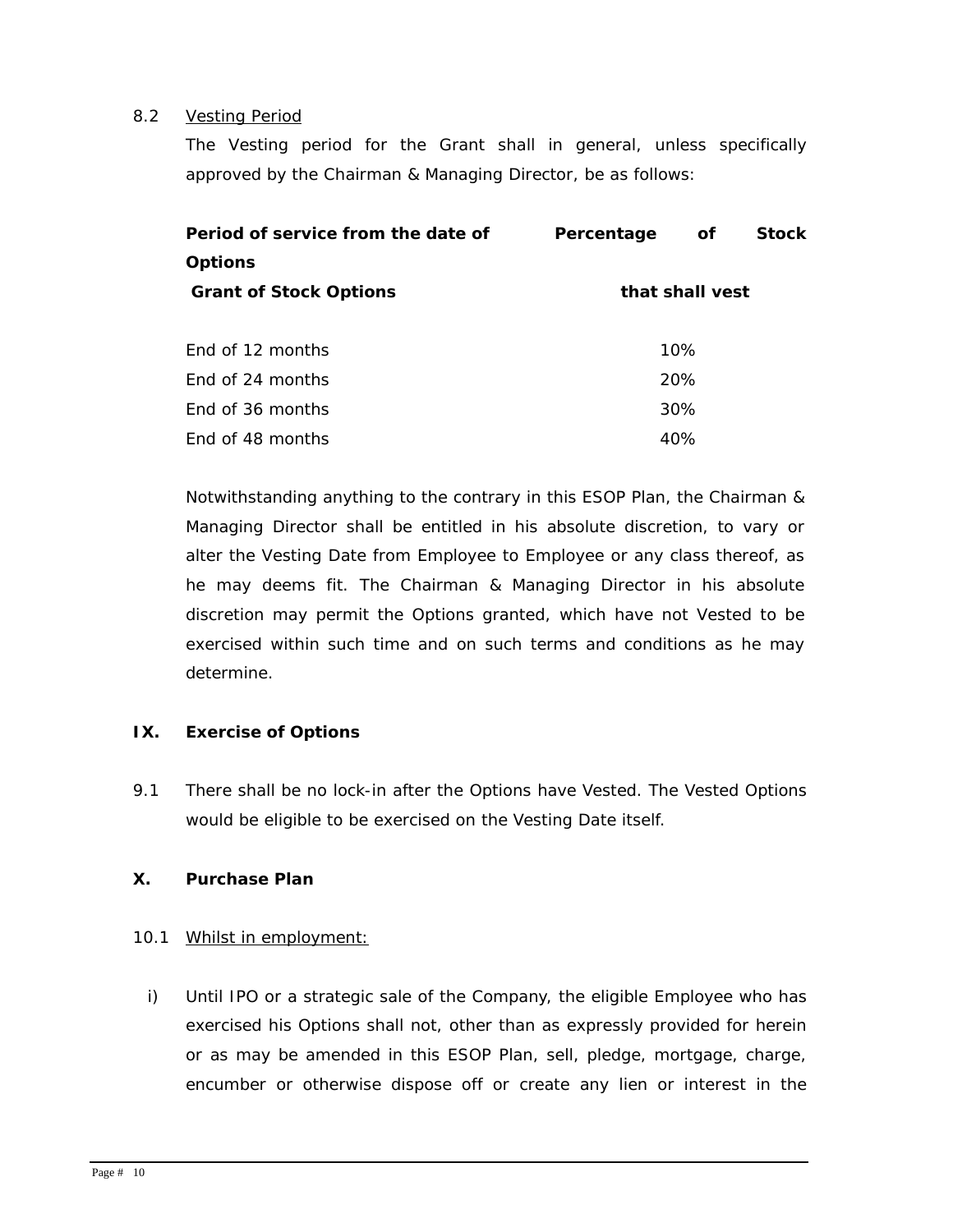underlying Common Stock, whether express or implied in any manner whatsoever.

- ii) The eligible Employee, who intends to sell his Exercised Options, shall first offer his Shares to the Trust and the Trust shall have right of first refusal to buy all, but not some of the Shares, at the then prevailing fair market value. If Trust declines, then the same shall be facilitated by the Trust utilizing the methodology of Passaround amongst eligible Employee shareholders.
- iii) On the completion of Passaround, if there are Shares not taken up, the Trust may arrange for an outside buyer/third person to buy all or part of the Shares offered, at the then prevailing market value. The Employee may withdraw his offer to sell the Shares or sell only to the extent the Shares have been taken up.
- iv) Any eligible Employee shareholder, who buys Shares vide above passaround, shall abide by the conditions that he shall not be entitled to sell, pledge, mortgage, charge, encumber or otherwise dispose off or create any lien or interest in the underlying Common Stock, whether express or implied in any manner whatsoever. This is also clarified that the Shares so purchased shall also remain in the custody of the Trust till the Exercise Price is not paid by the Employee.
- v) This is to clarify further that those eligible Employees to whom the Grant was made, but have not exercised their Options, shall not be eligible for the aforementioned Passaround.

Eligible Employees will be able to exercise their Options at any time during the tenure of their services from the date of Vesting of the Options i.e. 1.4.xx till 31.3.xx+5. The E*xercise Price will be fixed for the year in which the Option is granted – the price at which Trust may buy the Shares shall be the variable* and will be announced annually based on the previous year's financial performance (PFY EBITDA) or such valuation as may be applicable under the prevalent laws..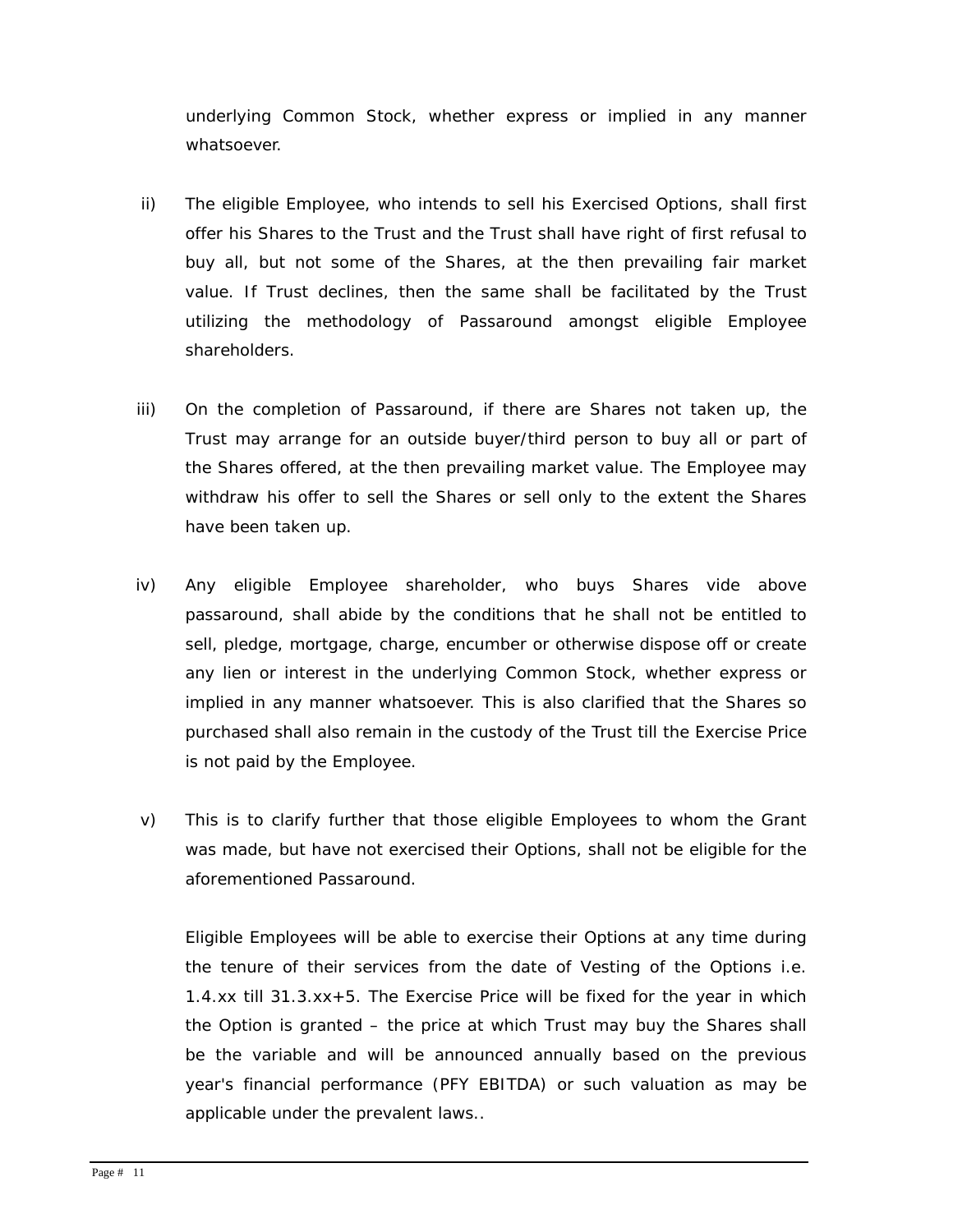- vi) In case of the valuation being lower than the Exercise Price, the eligible Employees will be able to relinquish their stock to the Trust at no cost.
- vii) In the absence of an IPO or an external mechanism by which an eligible Employee may exercise his Options and sell the resultant Shares, there will be a secondary exit mechanism as described in para (vi) which will be subject to an annual limit, to be set at the discretion of the Board of Directors. Should more Shares be put up for sale than this limit, Shares will be bought by the Trust on a prorata basis.
- viii) All the Shares purchased from or relinquished by eligible Employees will be put back into the ESOP pool.
- ix) In event of an IPO, the eligible Employee will be free to sell his Shares in the open market, subject to any holding restrictions by any Government Regulatory Authority and applicable law at such point of time.
- x) In event of a strategic sale, all Vested Options of the eligible Employee will be exited in the currency of the transaction (cash or equity swap, as the case may be). With respect to unvested Options, they will be traded with Options under the new entity or they will be deemed as Vested and will be treated in the same manner as all other Vested Options, as may be determined by the Board of Directors and the Chairman & Managing Director at such point of time.

## 10.2 Whilst not in employment:

In case an eligible Employee separates from the Company, for any reason whatsoever, the following shall apply with respect to any Shares held by him, without exception:

i) At the time of separation, the eligible Employee may offer his Shares for purchase by the Trust or any other person nominated by Trust and the Trust must buy all such Shares at the then prevailing fair market value.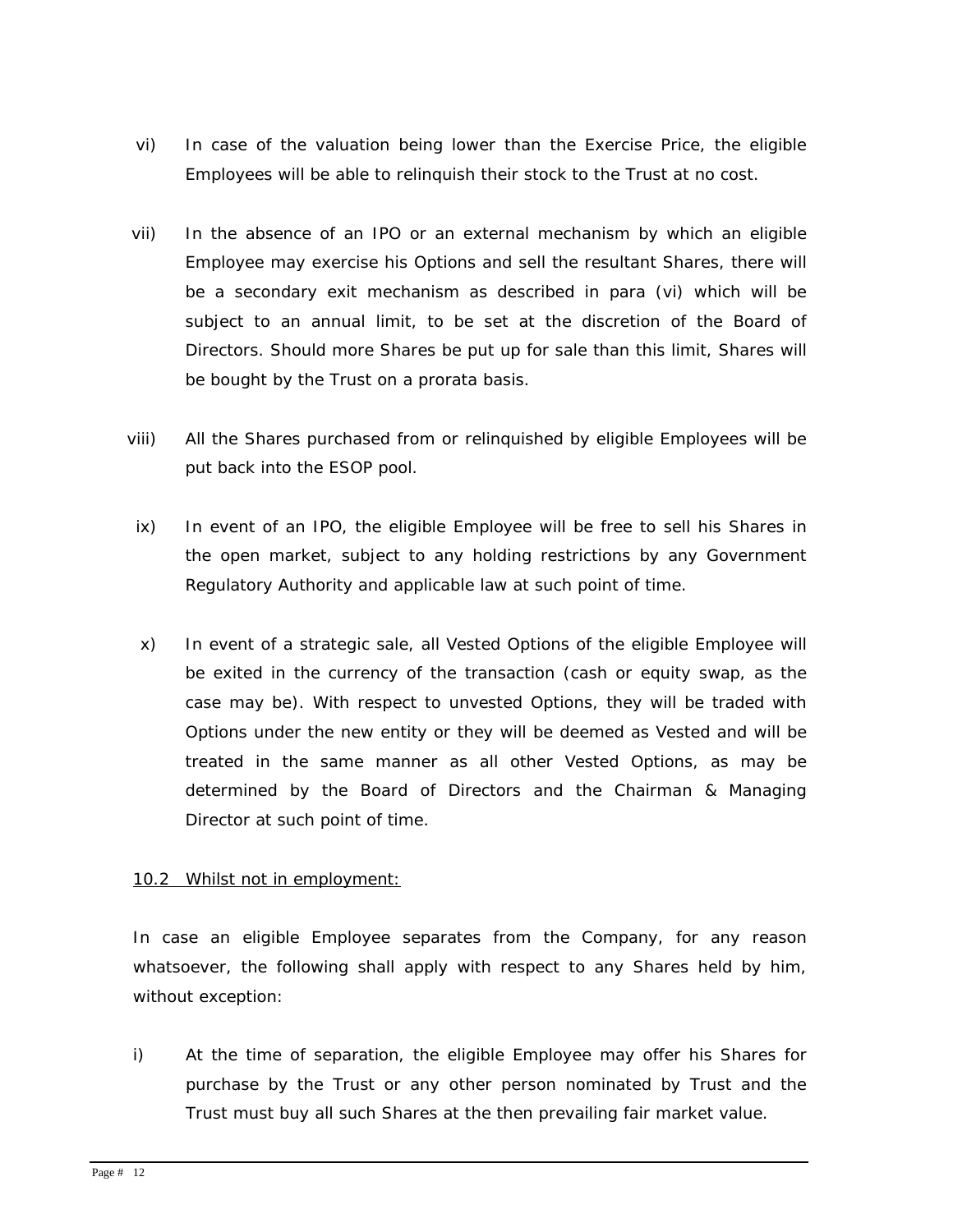- ii) The Trust shall not be bound by any consent or dissent of any eligible Employee or Director or any other party for dealing with such Shares. The Trust shall under be no obligation to discuss or give declaration to any person, by whatever name called, while dealing with such Shares/securities. For the purpose of this Clause, separation includes termination of employment.
- iii) In event of an IPO, the ex-employee will be free to sell his Shares in the open market, subject to any holding restrictions by any Government Regulatory Authority and applicable law at such point of time.

## **XI. ESOP Pricing, Valuation and Purchase Methodology**

- i) The Company has the freedom to determine or amend, at its own discretion and without giving any prior notice, the Exercise Price (including the part of the price payable at the time of exercise and amount to be called up later) in conformity with the applicable accounting policies or standards, as applicable, and the exercise/vesting periods in the ESOP for additional Options to existing eligible Employees or for new Options to new eligible Employees. All Options contracted previous to the change will however not be affected.
- ii) At the end of a financial year (PFY), the fair value (FV) of an equity share of the Company will be calculated on the following basis:

EBITDA of PFY x 11 times/Total number of Shares (partly and fully paid up and total ESOP Options granted) as at the end of the PFY. This will be the Fair Value (FV) of the Share for the entire period of the current financial year (CFY).

iii) Should an eligible Employee wish to cash in on an Option which has vested with him at a price of say Rs. X, the Trust will then repurchase the Shares from him and will pay the employee the difference i.e. Rs. FV-X per share.

The Shares will then be returned to the ESOP pool.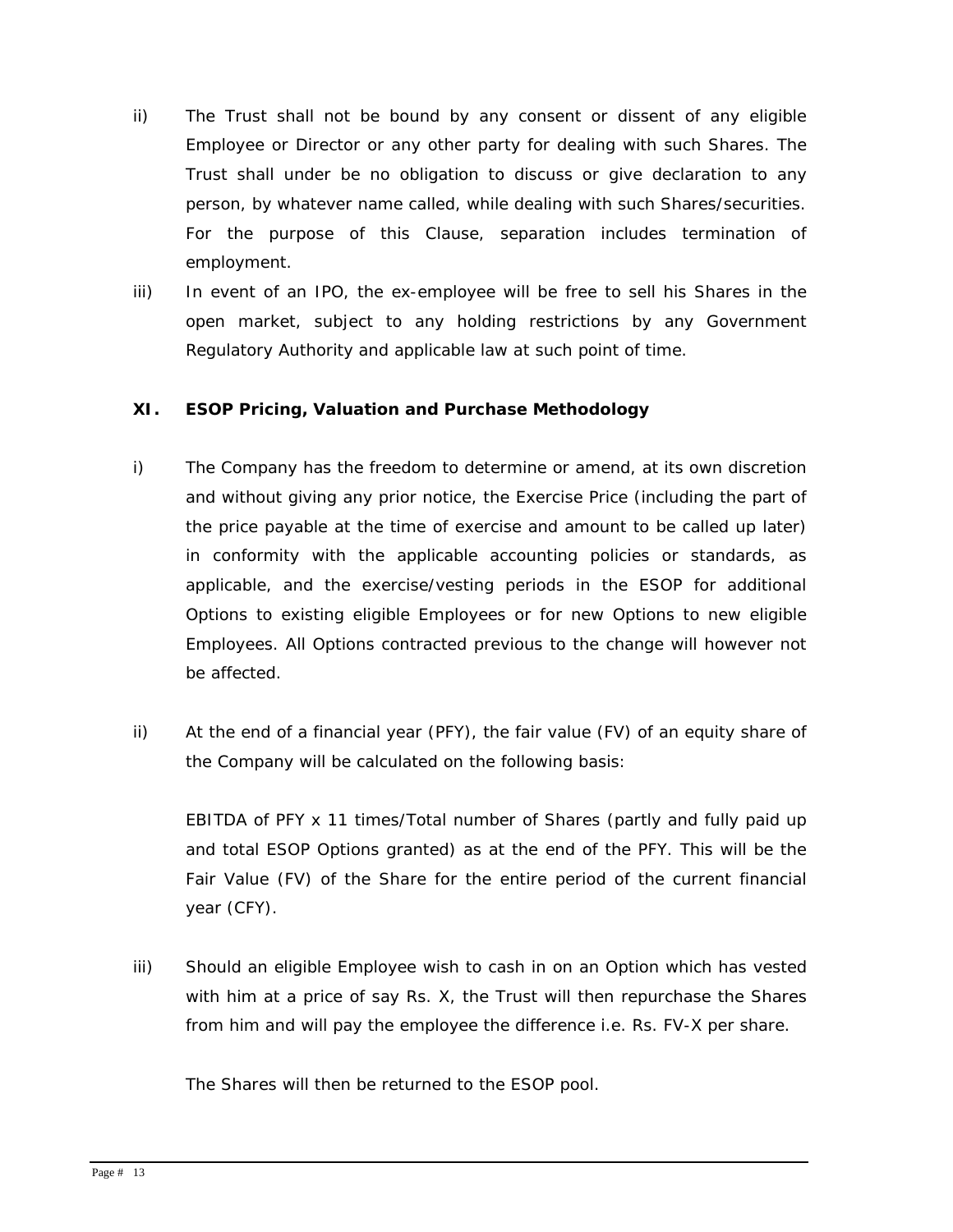#### Example

 $CFY = 2006/7$ ,  $PFY = 2005/6$ ,  $EBITDA$ ,  $2005/6 =$  say Rs. 2.5 crores Total shares outstanding in 2005/6  $=$  say 25 lacs or 0.25 crores So FV in  $2006/7 = 2.5 \times 11 / 0.25 =$  Rs. 110

If an eligible Employee who has 20,000 Shares at an exercise price of Rs. 46 wishes to sell 5,000 Shares (25% of total) to the Company, the Trust will pay such eligible Employee Rs.  $(110-46) \times 5,000 =$  Rs. 3.2 lacs. The 5,000 Shares so purchased shall be transferred to any shareholder of Company.

iv) Eligible Employees will be Granted Options in the current financial year at a price discounted by 20% over the FV applicable for that financial year or the last sale price of an equity share, whichever is higher.

In the example above, if the Company now allots equity shares to another eligible Employee, it will do so at an exercise price of Rs. 88 (i.e. 20% discount on FV), providing no external sale of shares has happened in the meantime, at a price in excess of Rs. 110 per share.

- v) An eligible Employee can sell the total number of Shares that have vested in his name in any financial year, over a total period of 4 years, provided that, not more than 25% of the total number of Shares that have vested in his name in any financial year can be sold in a single financial year. However the Chairman & Managing Director of the Company, entirely on his discretion, may permit this percentage to increase to 100%.
- vi) If an eligible Employee does not fully exercise his limit of selling the number of Shares upto 25% in any financial year, then his unexercised limit of selling the number of Shares will be added to the limit of the next financial year.

#### Example

If an eligible Employee who has 20,000 Shares as on 01.04.xx can sell only 5,000 shares (25% of 20,000 Shares) during the financial year xx-xx+1.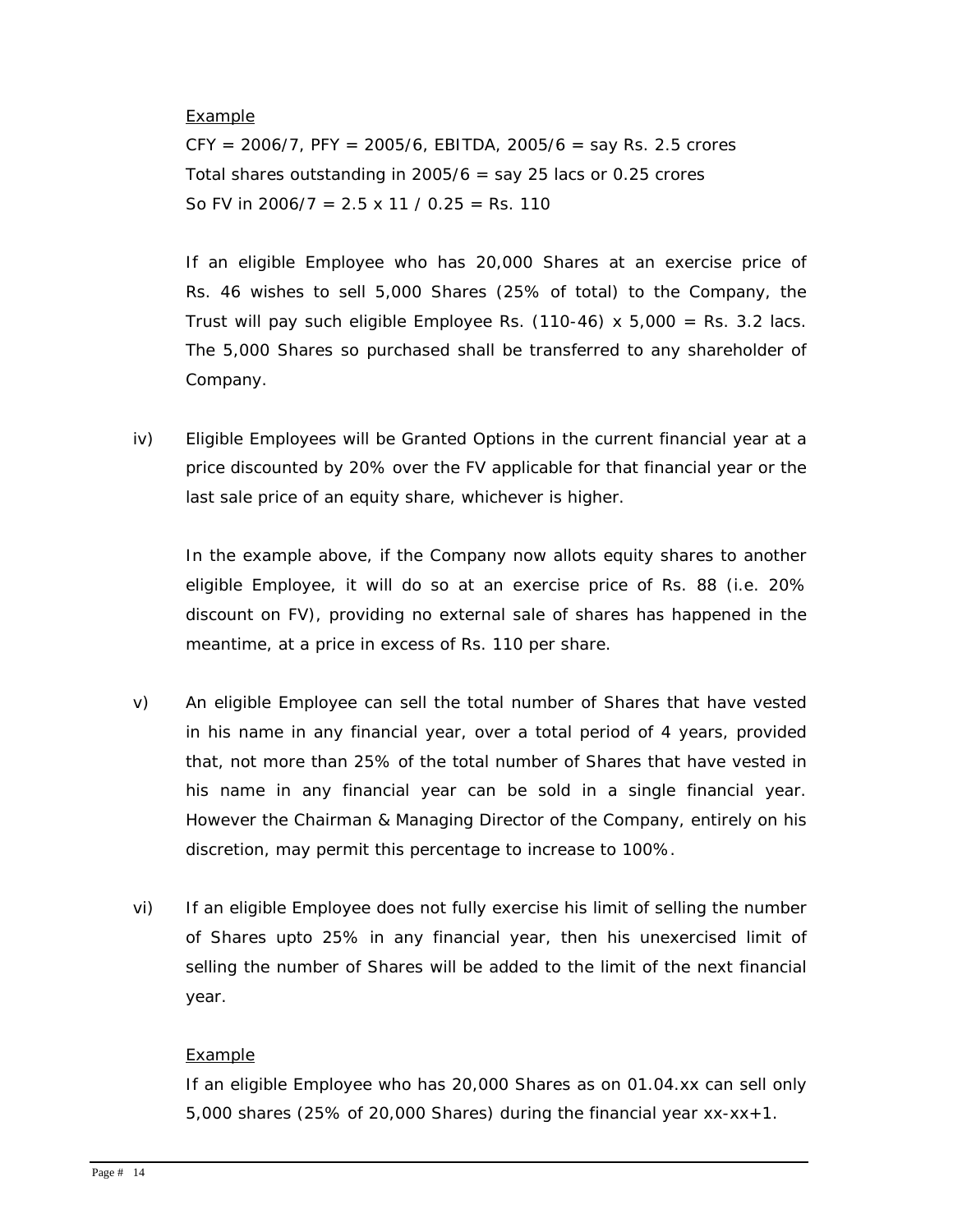If he sold only 2,000 Shares (10% of 20,000 Shares) during the financial year  $xx-xx+1$ , then he can sell upto 8,000 Shares (5,000 Shares +  $\{5,000 2,000$ } Shares) during the financial year  $xx+1-xx+2$  i.e. 40% of 20,000 Shares {25% of 20,000 Shares (Current financial year limit) + (25% limit - 10% limit of the last financial year) of 20,000 Shares}.

vii) No eligible Employee may sell more than 25% of the total number of Shares that have vested (cumulatively) in his name in any financial year. However the Chairman & Managing Director of the Company, entirely on his discretion, may permit this percentage to increase to 100%.

#### **XII. Structure**

An Option Grantee who has exercised options will receive copies of all documents that are sent to the shareholders of the Company. This will include the annual accounts of the Company as well as notices of general meetings and the accompanying explanatory statements and related documents.

#### **XIII. General Terms**

- i) Listing of the Shares under this ESOP Plan: If the Shares are listed, the Shares of the Company issued under this ESOP Plan to the eligible Employees will be listed in the Stock Exchanges where the Shares are listed.
- ii) Liquidation: In the event of liquidation of the Company, all the Options not granted shall automatically lapse.
- iii) No Right or Claim: Nothing in this ESOP Plan shall confer any right or claim in favour of any person for a Grant. Nothing in this ESOP Plan, or any Options granted under this ESOP Plan, shall confer upon the Grantee any right to continue to be an Employee for any period of specific duration or